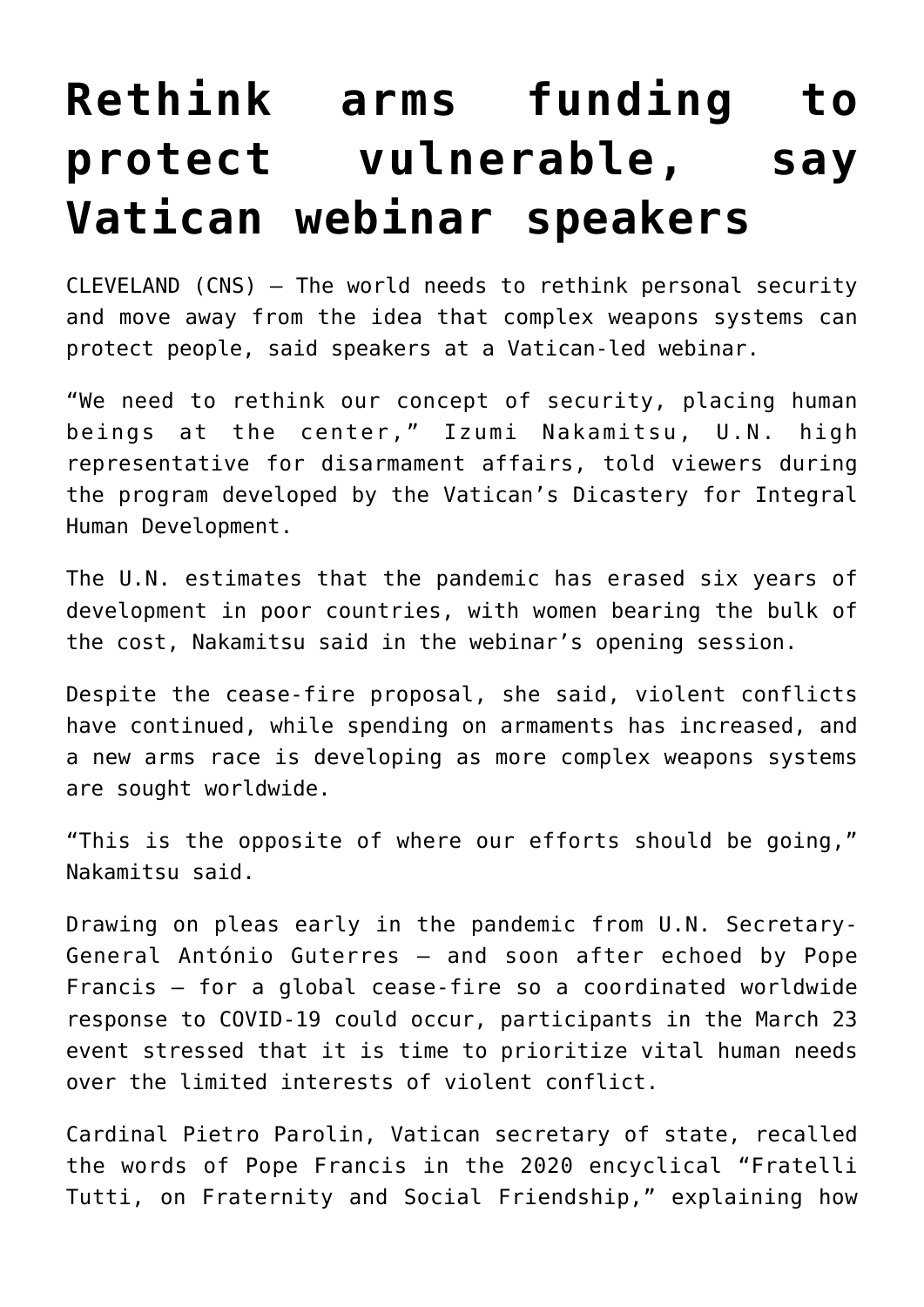people must recognize the importance of their bonds as brothers and sisters on a planet fraught with poverty, inequality, illness and hunger.

The diplomat urged the adoption of mutual respect, trust and confidence to build a truly secure world rather than one dependent on destructive weapons.

"Collective security becomes common security and therefore integral security," he said.

The webinar explored myriad efforts underway to reduce the production and distribution of conventional, chemical, biological and nuclear weapons.

The most ambitious  $-$  a treaty calling for the gradual dismantling of all weapons systems with the goal of full disarmament — has been proposed by the Strategic Concept for the Removal of Arms and Proliferation, or SCRAP, at SOAS University of London. SCRAP collaborated with the dicastery in developing the webinar.

Dan Plesch, SCRAP director, said the program can provide the tools to achieve peace through integral disarmament that Pope Francis writes about in "Fratelli Tutti."

Warning that local conflicts and the threat of war are escalating and that suffering among women and children is tolerated, Plesch said time has come to adopt a mechanism to achieve disarmament so that the \$2 trillion spent annually on weapons can be allocated for the common good.

The treaty as drafted, he explained, includes verification procedures to promote confidence and trust in arms control protocols to "achieve a soft landing from the present race into a literal dead end."

Greet Vanaerschot, secretary-general of Pax Christi International, joined the webinar from Brussels to describe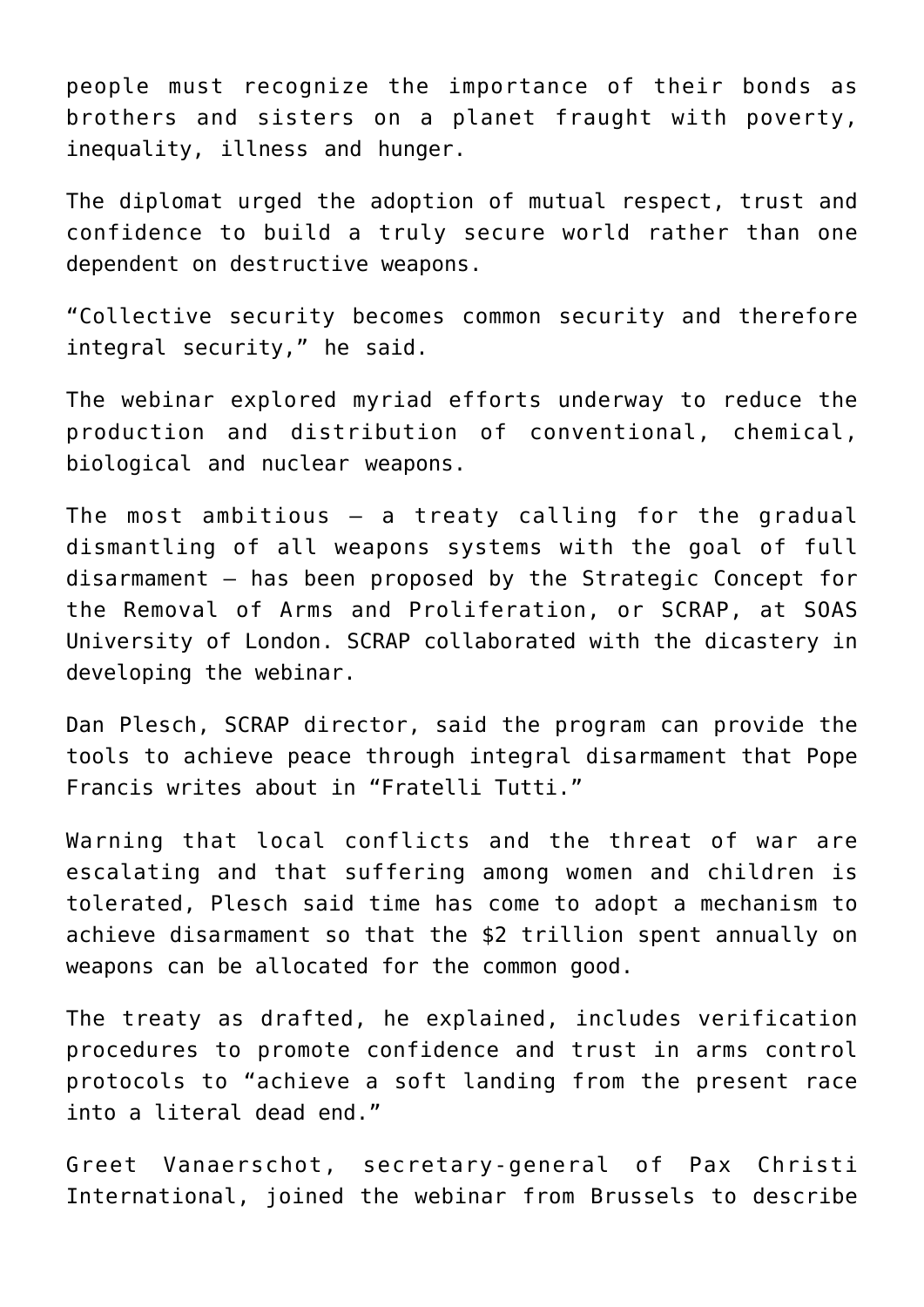how members teach nonviolent conflict resolution to young people in Congo, where conflict over minerals and natural resources has been ongoing for decades.

"Students learn about the effectiveness of nonviolence and are rethinking political security. In geography, they study globalization with the view of global supply and interdependence," Vanaerschot explained.

At PAX in the Netherlands, which has ties with Pax Christi International, engagement with investment bankers has long been underway to end financing of weapons makers.

Susi Snyder, program lead in the nuclear weapons project of PAX, described the Don't Bank on the Bomb campaign to promote divestment in weapons-related industries, especially corporations involved in the manufacturing of nuclear weapons.

She said the outreach to investors has highlighted the Treaty on the Prohibition of Nuclear Weapons, which came into force in January after being ratified by 50 governments. The Vatican was the first entity to ratify the treaty soon after it was passed at the U.N. in 2017.

One long-standing encounter, Snyder said, led a U.S. manufacturer to end production of cluster munitions, which scatter over a broad area when dropped and pose particular danger to civilians.

"Our experiences show that working with the financial sector as allies in creating change can work. But in doing so, we have to be really clear, really direct. No financial institution wants the bad publicity being known as in investor in something designed to destroy cities," she said.

In Africa, the Symposium of Episcopal Conferences of Africa and Madagascar is supporting the Silencing the Guns program of the African Union. Launched early in 2020, the program is working to achieve a conflict-free Africa, prevent genocide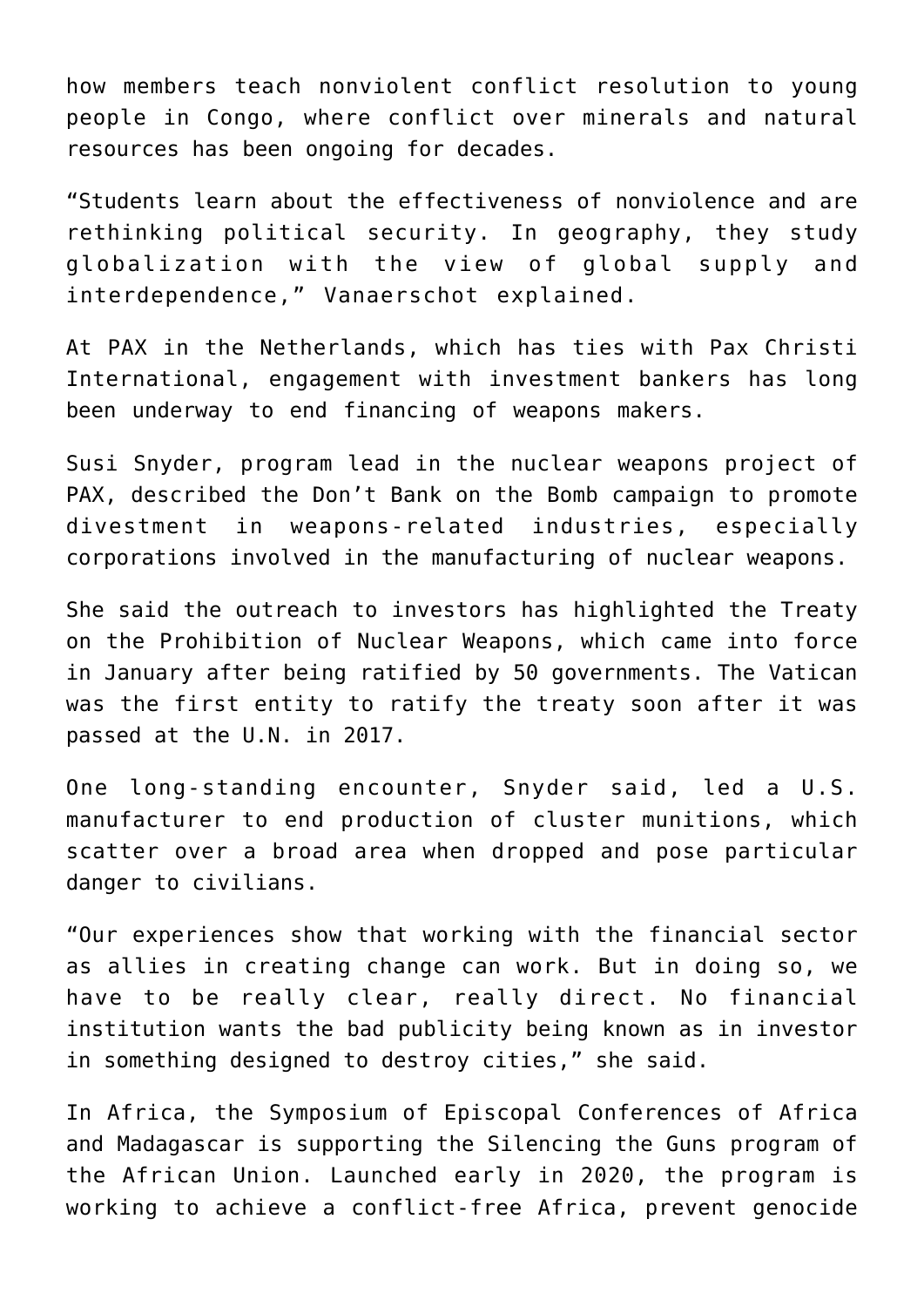and rid the continent of wars, violent conflicts and human rights violations.

Father Jean Germain Rajoelison, deputy secretary general for SECAM's Justice, Peace and Development Commission, explained that the importance of ending violent conflicts can only be addressed by ending the proliferation of weapons, including small arms, throughout Africa.

SECAM has called on heads of state to work toward disarmament by promoting dialogue over violence so that the lives of vulnerable people are protected as long as the pandemic exists and beyond.

With fewer conflicts, the integral development of people as envisioned by Pope Francis can occur, Father Rajoelison said.

Agreeing, Archbishop Ivan Jurkovic, Vatican representative to U.N. agencies in Geneva, noted that human development can occur only in peace. "There is no human development with war," he said.

He called for peace education to be integrated widely among people of all ages.

"We have to be very much concerned that the capacity today to kill is much bigger and will grow in the future. The worst aspect of this growing capacity is that killing can be an automated procedure," Archbishop Jurkovic said.

He warned that new weapons are being developed for use against civilian populations rather than military forces.

"The military can survive almost any attack. The worst thing is that cities that are bombed cannot survive," he explained.

"We have to do everything to be sure that the worst war that human beings have ever fought is already behind us," the archbishop continued. "That anything we are going to face in the future is going to be at least mitigated by a growing of